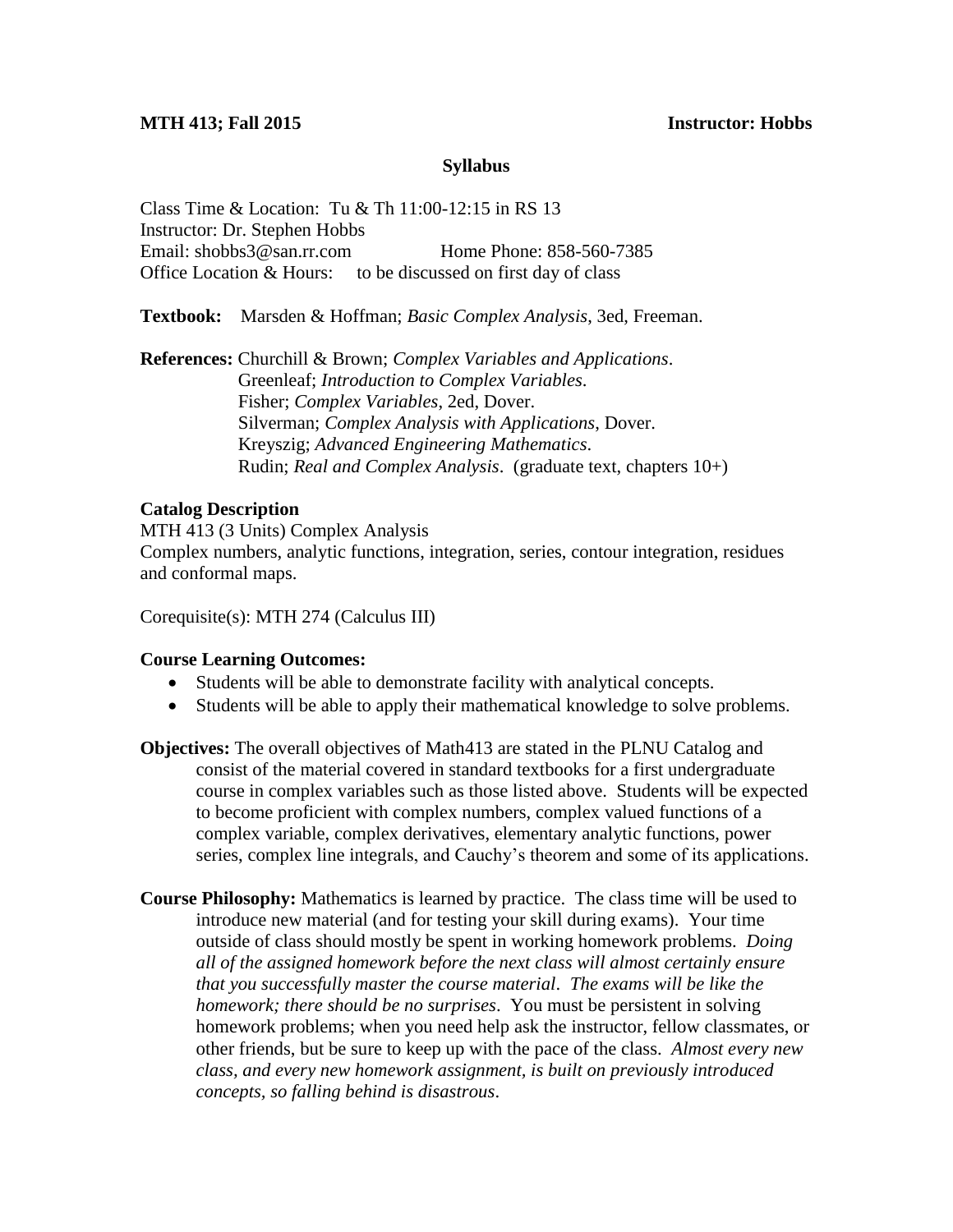- **Homework:** Homework assignments will be made every class, and homework assigned on any given class will be due the following class. Only 1 or 2 problems will be (more or less randomly) selected per class for careful grading, and I (or a grader) will just check your paper that the rest were done. Most points will be given for the problems carefully graded. *Answers to odd numbered exercises are in the back of the* book. Please hand homework in at the beginning of lecture on the due date; no late homework except for extreme cases. (If you have to miss a lecture have a classmate hand in your homework.) You are welcome to discuss homework problems with other students, but you should *write up your solutions independently*.
- **Exams:** There will be two in-class midterm exams (see class schedule for projected dates) and a final exam. These exams will make most of your grade. I plan to weight all three tests equally. The final is on Dec  $17<sup>th</sup>$  at 10:30 in the class room.

**Grading:** The grade for the class will be computed approximately as follows:

|       | Homework $(25%)$ 200 points |                                                                   |  |
|-------|-----------------------------|-------------------------------------------------------------------|--|
| Exams |                             | $(75%)$ 600 points                                                |  |
| Total |                             | 800 points                                                        |  |
|       |                             | Grade: A if at least 720 points (90%) are scored during the term, |  |
|       |                             | B if at least 640 points (80%) are scored,                        |  |
|       |                             | C if at least 560 points $(70%)$ are scored,                      |  |
|       |                             | D if at least 480 points $(60\%)$ are scored.                     |  |

## **Attendance:**

Attendance is expected at each class session. In the event of an absence you are responsible for the material covered in class and the assignments given that day.

Regular and punctual attendance at all classes in which a student is registered is considered essential to optimum academic achievement. Therefore, regular attendance and participation in each course are minimal requirements to be met. There are no allowed or excused absences except as approved in writing by the Provost for specific students participating in certain university-sanctioned activities. Excused absences still count toward the 10%-20% limits, but allow students to make up work, quizzes, or tests missed as a result of a universitysanctioned activity. Activities of a unique nature, such as labs or other activities identified clearly on the syllabus, cannot be made up except in rare instances when instructors have given advanced, written approval for doing so. Whenever the number of accumulated absences in a class, for any cause, exceeds ten (10) percent of the total number of class meetings, the faculty member should send an e-mail to the student and the Vice Provost for Academic Administration (VPAA) warning of attendance jeopardy. If more than twenty (20) percent of the total number of class meetings is reported as missed, the faculty member or VPAA may initiate the student's de-enrollment from the course without further advanced notice to the student. If the date of de-enrollment is past the last date to withdraw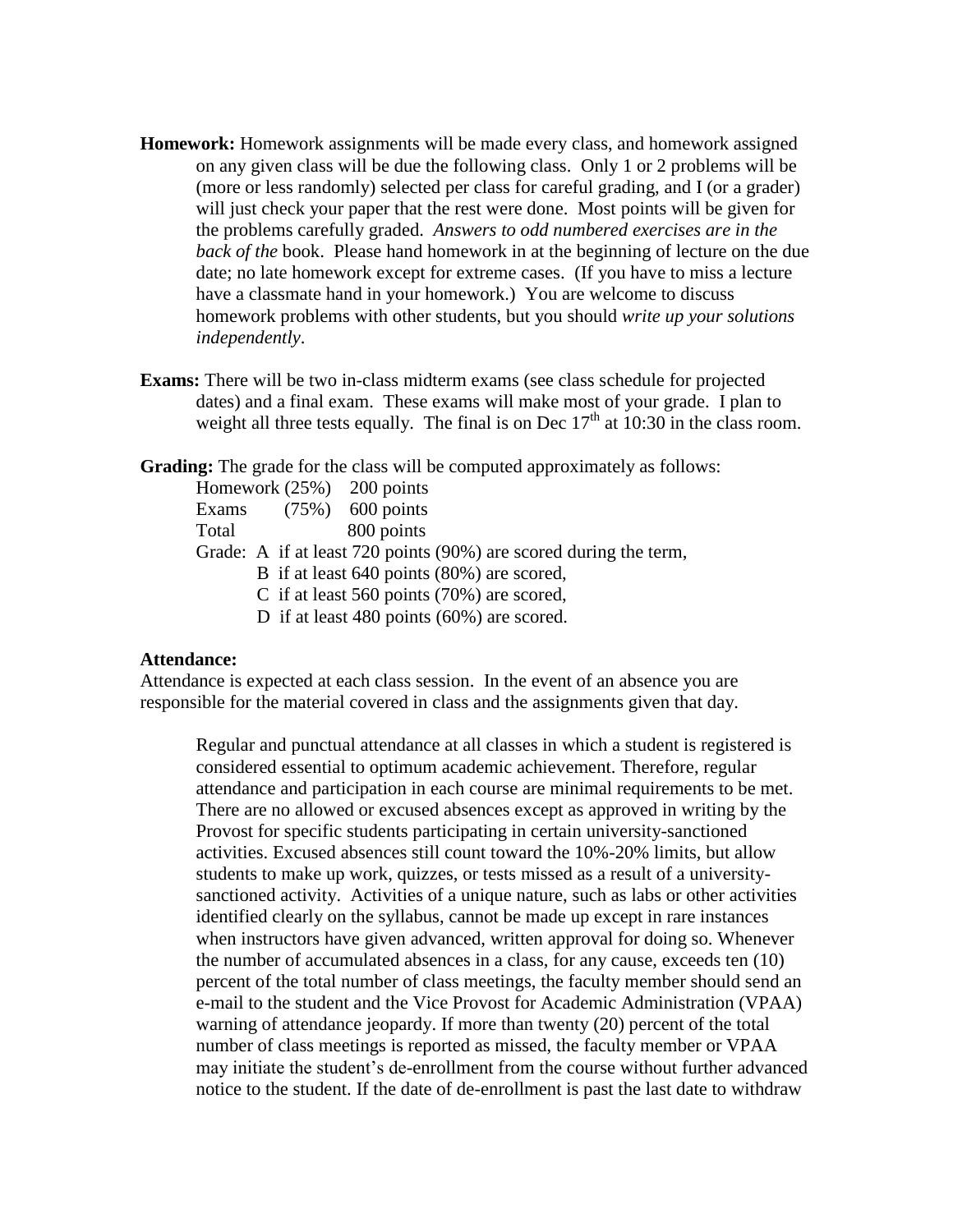from a class, the student will be assigned a grade of W or WF consistent with university policy in the Grading section of the catalog. There are no refunds for courses where a de-enrollment was processed. For more details see the PLNU catalog:

[http://catalog.pointloma.edu/content.php?catoid=18&navoid=1278#Class\\_Attend](http://catalog.pointloma.edu/content.php?catoid=18&navoid=1278#Class_Attendance) [ance](http://catalog.pointloma.edu/content.php?catoid=18&navoid=1278#Class_Attendance)

# **Class Enrollment:**

It is the student's responsibility to maintain his/her class schedule. Should the need arise to drop this course (personal emergencies, poor performance, etc.), the student has the responsibility to follow through (provided the drop date meets the stated calendar deadline established by the university), not the instructor. Simply ceasing to attend this course or failing to follow through to arrange for a change of registration (drop/add) may easily result in a grade of F on the official transcript.

# **Academic Accommodations:**

While all students are expected to meet the minimum academic standards for completion of their courses as established by the instructors, students with special needs may require academic accommodations. At Point Loma Nazarene University, students requesting academic accommodations must file documentation with the Disability Resource Center (DRC), located in the Bond Academic Center. Once the student files documentation, the Disability Resource Center contacts the student's instructors and provides written recommendations for reasonable and appropriate accommodations to meet the individual needs of the student. This policy assists the university in its commitment to full compliance with Section 504 of the Rehabilitation Act of 1973, the Americans with Disabilities (ADA) Act of 1990, and ADA Amendments Act of 2008, all of which prohibit discrimination against students with special needs and guarantees all qualified students equal access to the benefits of PLNU programs and activities. For more details see the PLNU catalog:

[http://catalog.pointloma.edu/content.php?catoid=18&navoid=1278#Academic\\_Accommo](http://catalog.pointloma.edu/content.php?catoid=18&navoid=1278#Academic_Accommodations) [dations](http://catalog.pointloma.edu/content.php?catoid=18&navoid=1278#Academic_Accommodations) 

Students with learning disabilities who may need accommodations should discuss options with the instructor during the first two weeks of class.

# **Academic Honesty:**

The Point Loma Nazarene University community holds the highest standards of honesty and integrity in all aspects of university life. Any violation of the university's commitment is a serious affront to the very nature of Point Loma's mission and purpose. Violations of academic honesty include cheating, plagiarism, falsification, aiding academic dishonesty, and malicious interference. The details of PLNU's meaning of each of these words can be found in the PLNU catalog at: [http://catalog.pointloma.edu/content.php?catoid=18&navoid=1278#Academic\\_Honesty](http://catalog.pointloma.edu/content.php?catoid=18&navoid=1278#Academic_Honesty)

A student remains responsible for the academic honesty of work submitted in PLNU courses and the consequences of academic dishonesty beyond receipt of the final grade in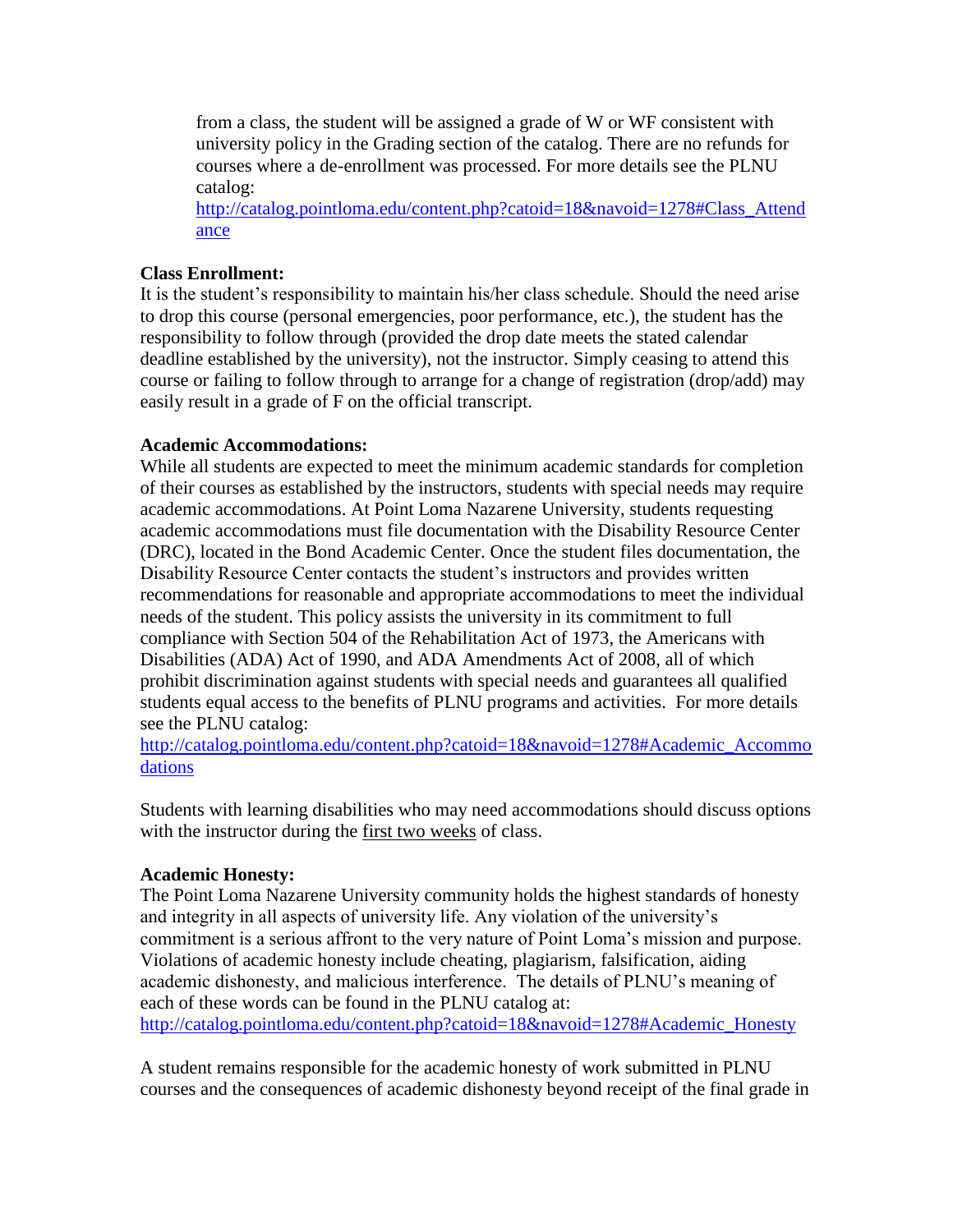the class and beyond the awarding of the diploma. Ignorance of these catalog policies will not be considered a valid excuse or defense. Students may not withdraw from a course as a response to a consequence.

A student who is caught cheating on any item of work will receive a zero on that item and may receive an "F" for the semester. See the PLNU Catalog for a further explanation of the PLNU procedures for academic dishonesty

[\(http://catalog.pointloma.edu/content.php?catoid=18&navoid=1278#Academic\\_Honesty\)](http://catalog.pointloma.edu/content.php?catoid=18&navoid=1278#Academic_Honesty)

### **Final Exam: Date and Time**

.

The final exam date and time is set by the university at the beginning of the semester and may not be changed by the instructor. Only in the case that a student is required to take three exams during the same day of finals week is an instructor authorized to change the exam date and time for that particular student.

#### **Copyright Protected Materials**

Point Loma Nazarene University, as a non-profit educational institution, is entitled by law to use materials protected by the US Copyright Act for classroom education. Any use of those materials outside the class may violate the law.

### **MTH413; Fall 2015 Instructor: Hobbs**

### **Class Schedule**

| Class          | Day | Date  | <b>Topic</b>                    | <b>Text Chapter</b> |
|----------------|-----|-------|---------------------------------|---------------------|
| 1              | Th  | 9/3   | Intro & Complex Numbers         | 1.1                 |
| $\overline{2}$ | Tu  | 9/8   | <b>Complex Numbers</b>          | 1.2                 |
| 3              | Th  | 9/10  | <b>Elementary Functions</b>     | 1.3                 |
| 4              | Tu  | 9/15  | <b>Elementary Functions</b>     | 1.3                 |
| 5              | Th  | 9/17  | R <sup>^</sup> n Topology       | 1.4                 |
| 6              | Tu  | 9/22  | Limits & Continuity             | 1.4                 |
|                | Th  | 9/24  | <b>Complex Derivatives</b>      | 1.5                 |
| 8              | Tu  | 9/29  | <b>Elementary Functions</b>     | 1.6                 |
| 9              | Th  | 10/1  | Complex Line Integrals          | 2.1                 |
| 10             | Tu  | 10/6  | Green's Theorem                 | 2.2                 |
| 11             | Th  | 10/8  | Cauchy's Theorem                | 2.3                 |
| 12             | Tu  | 10/13 | <b>MIDTERM EXAM 1</b>           |                     |
| 13             | Th  |       | 10/15 Cauchy's Integral Formula | 2.4                 |